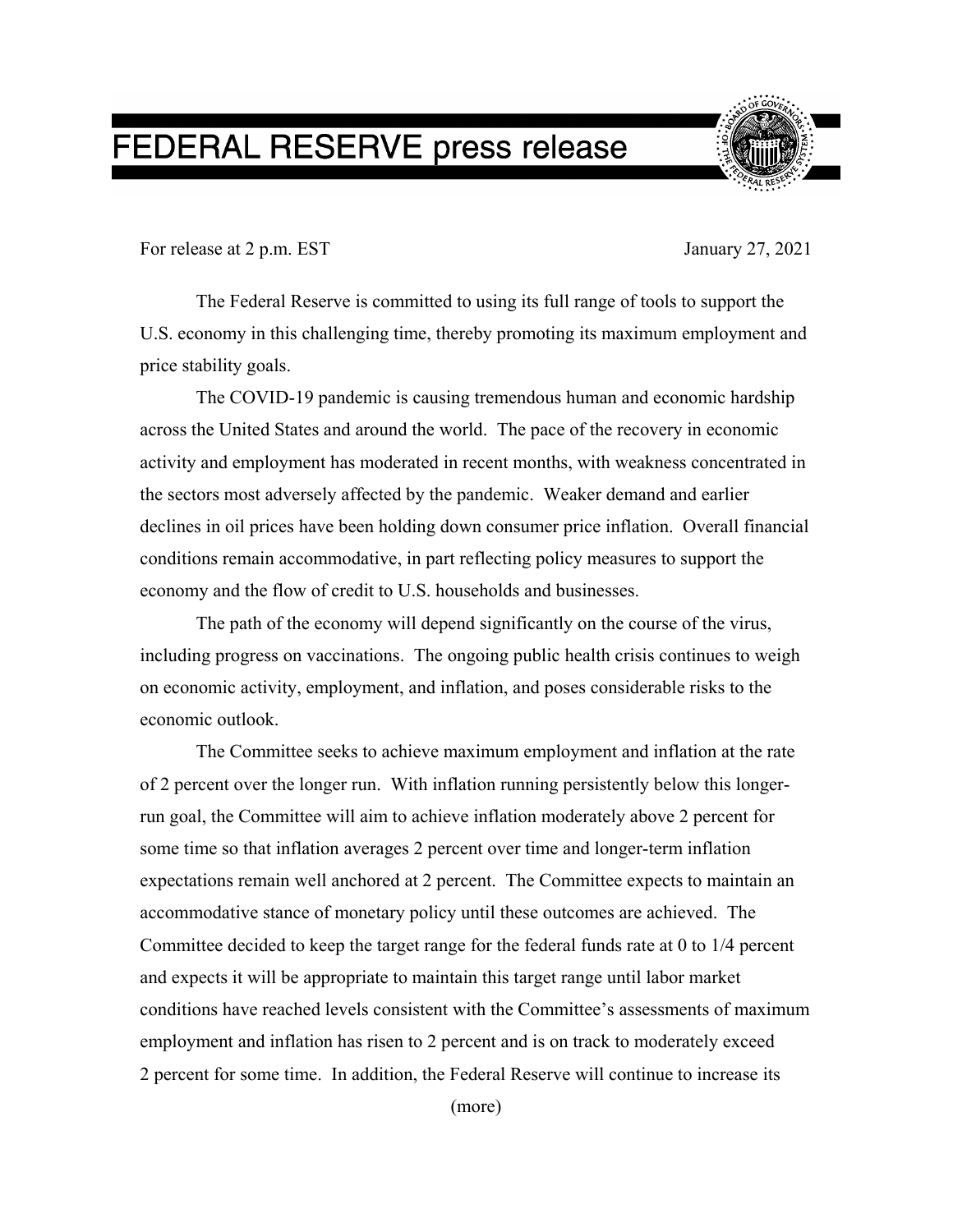- 2 -

holdings of Treasury securities by at least \$80 billion per month and of agency mortgage-backed securities by at least \$40 billion per month until substantial further progress has been made toward the Committee's maximum employment and price stability goals. These asset purchases help foster smooth market functioning and accommodative financial conditions, thereby supporting the flow of credit to households and businesses.

In assessing the appropriate stance of monetary policy, the Committee will continue to monitor the implications of incoming information for the economic outlook. The Committee would be prepared to adjust the stance of monetary policy as appropriate if risks emerge that could impede the attainment of the Committee's goals. The Committee's assessments will take into account a wide range of information, including readings on public health, labor market conditions, inflation pressures and inflation expectations, and financial and international developments.

Voting for the monetary policy action were Jerome H. Powell, Chair; John C. Williams, Vice Chair; Thomas I. Barkin; Raphael W. Bostic; Michelle W. Bowman; Lael Brainard; Richard H. Clarida; Mary C. Daly; Charles L. Evans; Randal K. Quarles; and Christopher J. Waller.

-0-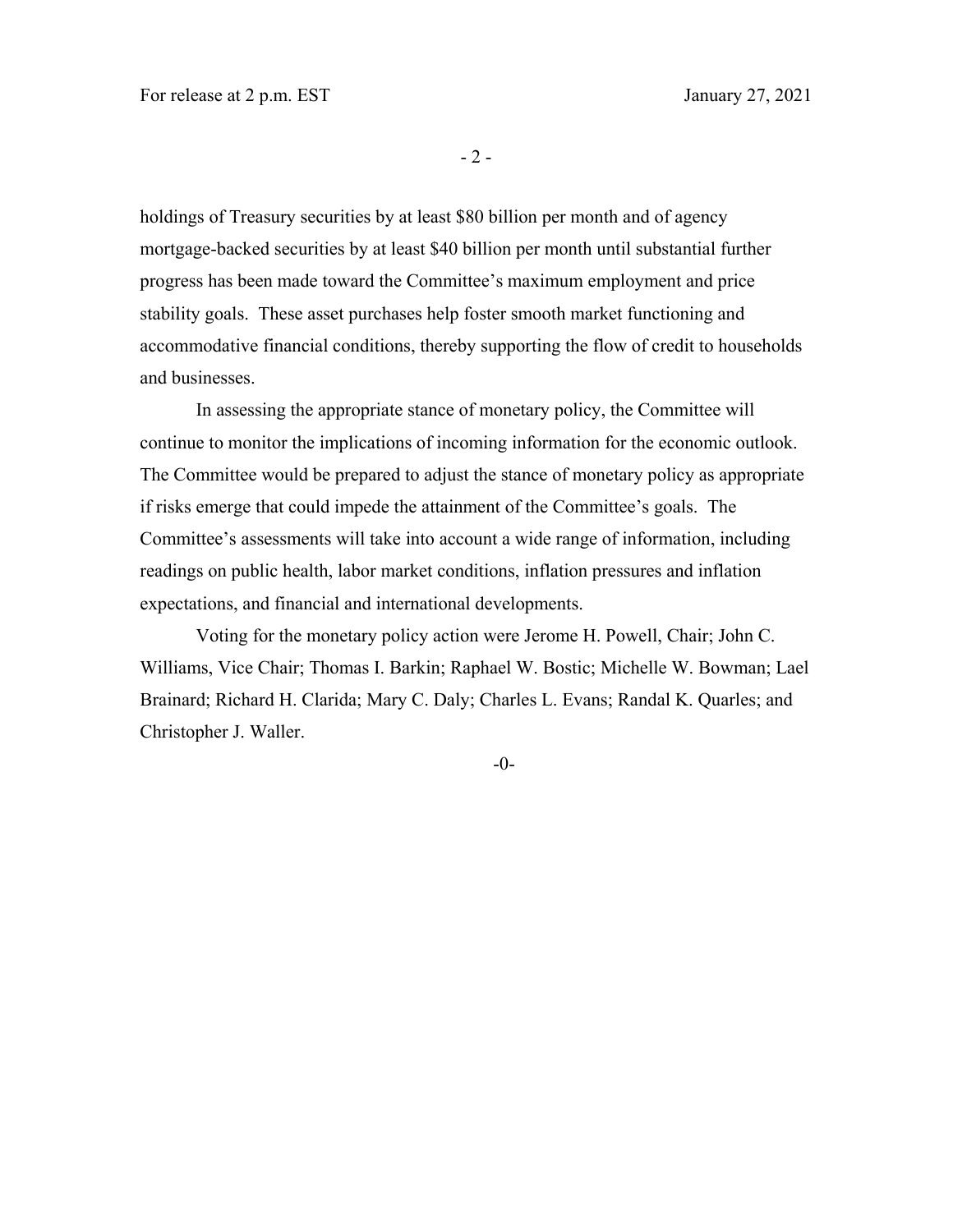## **Decisions Regarding Monetary Policy Implementation**

The Federal Reserve has made the following decisions to implement the monetary policy stance announced by the Federal Open Market Committee in its [statement](https://www.federalreserve.gov/newsevents/pressreleases/monetary20210127a.htm) on January 27, 2021:

- The Board of Governors of the Federal Reserve System voted unanimously to maintain the interest rate paid on required and excess reserve balances at 0.10 percent, effective January 28, 2021.
- As part of its policy decision, the Federal Open Market Committee voted to authorize and direct the Open Market Desk at the Federal Reserve Bank of New York, until instructed otherwise, to execute transactions in the System Open Market Account in accordance with the following domestic policy directive:

"Effective January 28, 2021, the Federal Open Market Committee directs the Desk to:

- o Undertake open market operations as necessary to maintain the federal funds rate in a target range of 0 to 1/4 percent.
- o Increase the System Open Market Account holdings of Treasury securities by \$80 billion per month and of agency mortgage-backed securities (MBS) by \$40 billion per month.
- o Increase holdings of Treasury securities and agency MBS by additional amounts and purchase agency commercial mortgage-backed securities (CMBS) as needed to sustain smooth functioning of markets for these securities.
- o Conduct repurchase agreement operations to support effective policy implementation and the smooth functioning of short-term U.S. dollar funding markets.
- o Conduct overnight reverse repurchase agreement operations at an offering rate of 0.00 percent and with a per-counterparty limit of \$30 billion per day; the per-counterparty limit can be temporarily increased at the discretion of the Chair.
- o Roll over at auction all principal payments from the Federal Reserve's holdings of Treasury securities and reinvest all principal payments from the Federal Reserve's holdings of agency debt and agency MBS in agency MBS.
- o Allow modest deviations from stated amounts for purchases and reinvestments, if needed for operational reasons.
- o Engage in dollar roll and coupon swap transactions as necessary to facilitate settlement of the Federal Reserve's agency MBS transactions."